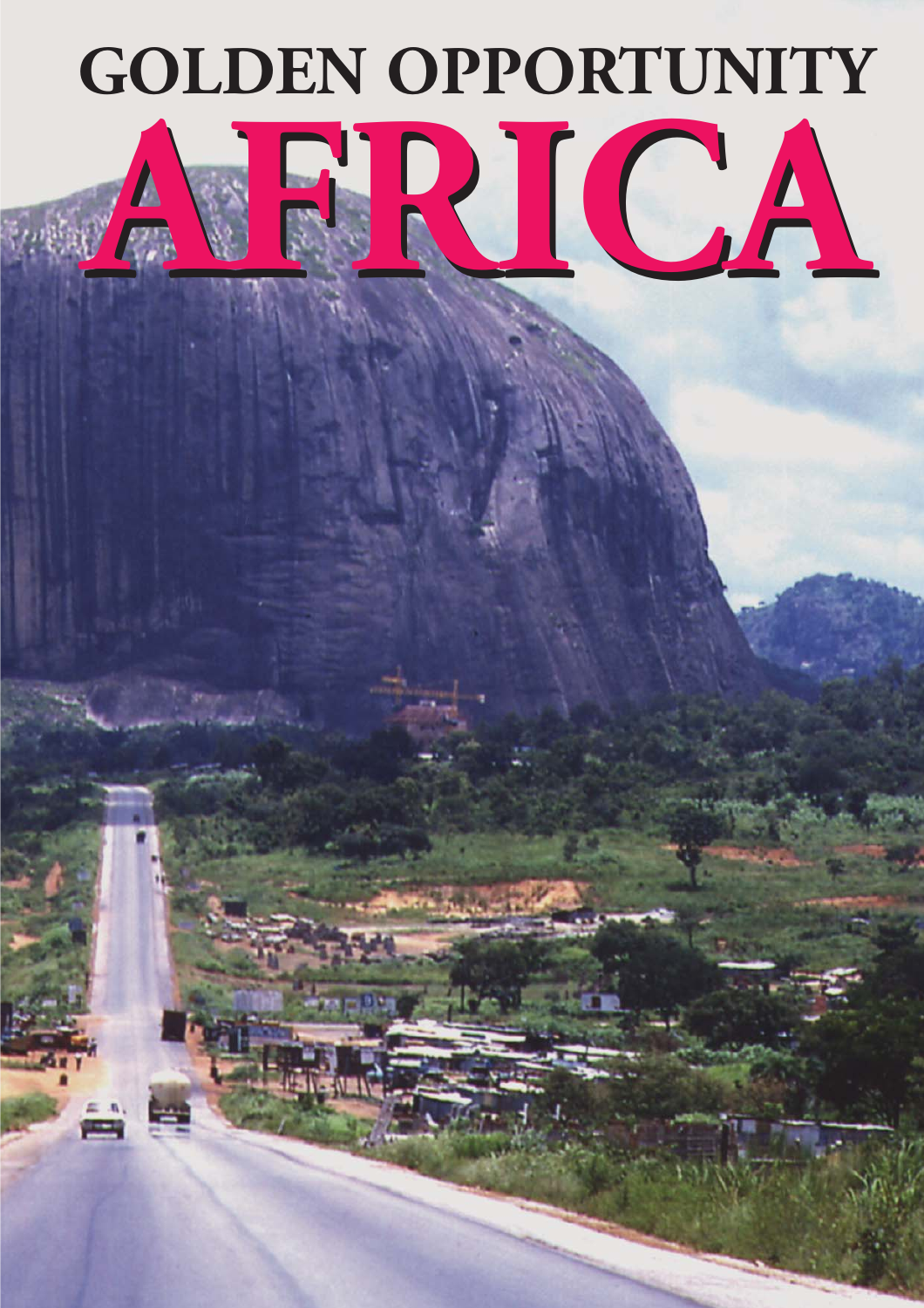### **THE WEST AFRICA BUSINESS ASSOCIATION (WABA) A PARTNERSHIP IN DEVELOPMENT**

*The West Africa Business Association believes that a successful business sector in West Africa creates wealth and plays a crucial role in the region's economic and social development.*

#### **THE FIRST FIFTY YEARS – BY GORDON HUTT**

#### *The First 10 Years-Establishing a Foothold in the Region*

In early 1956 a group of businessmen working for major British companies with interests principally in Nigeria, Gold Cost and Sierra Leone combined to form the West Africa Committee (WAC). The aim was "to aid and stimulate the economic development of West Africa through business". It was a time when major political changes were beginning to emerge. The "twilight of colonialism" and the "dawn of African independence". Just a year later Ghana became the first country in sub-Sahara Africa, apart from Liberia, to gain independence. It was followed by Nigeria in 1960 and Sierra Leone in 1961.

From its inception, the WAC aimed to have an inclusive and fully representative membership. A system of eligibility was adopted to ensure that the major manufacturing and service industries, together with trading companies, agriculture and mining, were balanced, and a permanent resident representative was established in Lagos. The aim of WAC was to create a clearing house for trade information and intelligence on import and exchange controls, taxation and economic planning by developing close contacts with British and West African governments to establish a business environment which would facilitate trade and encourage investment. During the first 10 years membership of WAC rose from the original 31 companies to 148. To maintain a balance of interests, and to operate effectively in the rapidly changing political situation in West Africa, an Executive Committee was formed in 1961 with 10 members representing oil, mining, shipping, banking, accounting, plantations and traders. By 1966 new technologies and indigenous industries were becoming established and new members included computer firms and property companies.

#### *1966 and the New Era of Independence*

In its third decade WAC became truly international. As the rest of West Africa gained independence the activities of UK based multinationals caused WAC

services to expand into the major Francophone countries of the region. Correspondents were established in Côte d'Ivoire, Cameroon and Senegal. This also widened the membership, which rose to 210 by 1976 with companies from France, Netherlands and the United States recognising the benefits of the service, especially for new service companies such as airlines. These developments, and the economic and political developments in the period also caused WAC to respond by amending its objectives to read that "through contacts and representations the aim is to facilitate effective contributions by members towards the economic development of West African countries" - a significant shift of emphasis. In its work on behalf of industrial and commercial enterprises WAC had always been pragmatic and the personal experience of members who lived and worked in the region kept it attuned to the needs of the region on which it is focused.

#### *The Difficult Years - and the Years of Emerging Multinationals*

The decade of the 80s was made difficult by the political upheavals which affected many countries in West Africa at that time, worsened by economic difficulties. Nevertheless the membership continued to develop and in 1986 included several of the new electronics companies like Plessey, Binatone, and Rank Xerox, along with pharmaceutical companies like Roussel and Wellcome. Through the 90s WAC recognised the beginnings of the globalisation of trade and the increasing maturity of many local enterprises in West Africa. The UK office was involved closely with Tropical Africa Advisory Group and the UK Department of Trade and Industry concentrating on trade and investment promotion work as well as links with the Overseas Development Division of the European Commission in Brussels. Contacts were also developed with the World Bank and USAID as well as ECGD and ODA.

#### *The Executive Board and WABA Staff*

With the arrival of the millennium there was a major change as a result of a far-reaching review of the Organisation, the environment in which we were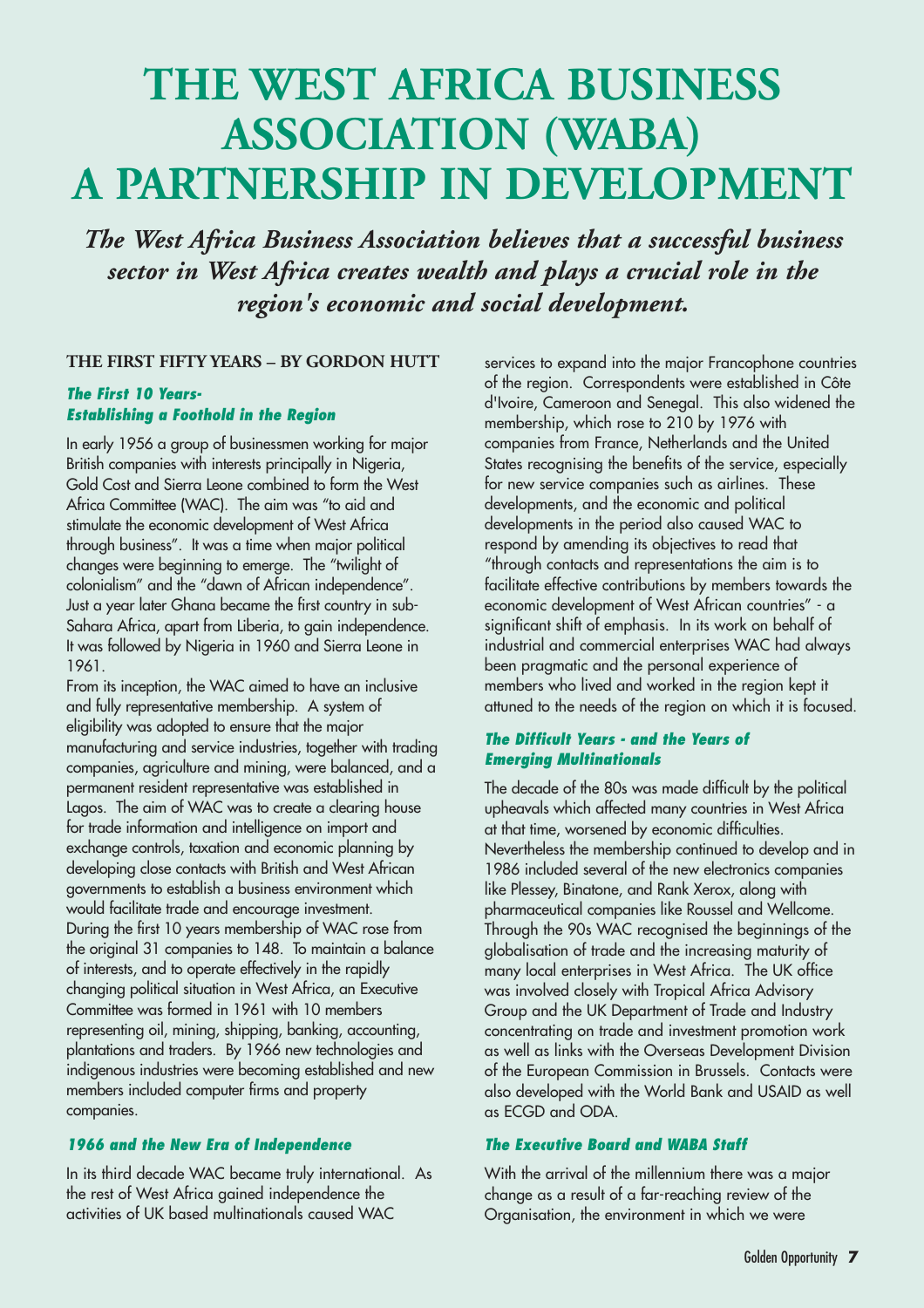

*A view of Table Mountain, South Africa*

operating, and the needs of members. A management group set up by the Executive Board developed a comprehensive business plan. WAC became the West Africa Business Association (WABA) and the Mission Statement recognised the present era by "promoting business links and encouraging the development of business opportunities both in and with West Africa". At the same time, bearing in mind the development of The Economic Community of West Africa (ECOWAS), WABA recognised its need to develop its Francophone links and expertise and continues to take steps to increase its Francophone resources.

WABA is a completely independent organisation and is funded entirely by membership subscription and a small income it generates from the events it organises. The success of any organisation depends on the qualities of the people leading it. WAC/WABA has always been fortunate in both the stature of Directors, staff, and a number of enthusiastic volunteers and the service they have given. Their wide experience of West Africa and their understanding and appreciation of the needs of business together with their contacts and business experience all contribute to the continuing effectiveness of the services provided to members.

#### *The WABA Organisation Today*

Now, at the 50th anniversary, WABA is looking again at ways to improve further its services. It is actively encouraging the involvement of the younger generation of executives and entrepreneurs from UK and West Africa to carry the association forward. There are regional representatives in 10 countries and sister Associations have been formed in Nigeria, Ghana and Cameroon. The well-respected Monthly Newsletters have been supplemented by networking meetings, e-mail reports, news flashes and frequent high-level briefings with British, West and Southern African, High Commissioners and Ambassadors.

Since the year 2000, Africa has moved up to the top of the global agenda. WABA is fully aligned to, and has made significant contributions to, many of the key Africa initiatives which include the development of the Millennium Development Goals, the New Partnership for Africa's Development, the Commission for Africa, and

the Gleneagles' commitments made by the G8. WABA is currently a co-sponsor of Business Action Africa which is the successor to the CfA. WABA's main aim within these fora is the active promotion of "capacity building". WABA also accepts its social responsibility to the communities within which its members live and work and supports several humanitarian initiatives especially Sight Savers International which operates extensively throughout West Africa.

#### *Linkages and Southern Africa Business Forum (SABF)*

In 2005, in order to widen the network, WABA established the SABF as a successor to the defunct Southern Africa Business Association thus giving WABA/SABF an unrivalled pan-African dimension enabling it to keep in tune with the rapidly developing trade links between West and Southern Africa. As a member of the British African Business Association (BABA), WABA is linked directly into the European Union (EU) and the influential, 2,000 member strong, European Business Council for Africa and the Mediterranean (EBCAM) which is the principal private sector interlocutor of the EU institutions and African countries on matters affecting the interests of the private sector in Africa.

Effective communications between all these organisations are enhanced by the fact that in UK, WABA, SABF, BABA and the Eastern Africa Association (EAA) locate within the same premises in Vincent St SW1, in Westminster.

#### *The Future*

In common with current theory, WABA believes that a responsible and profitable private sector has a crucial role to play in the development process. Thus, as far as the future is concerned, the WABA organisation, being the only organisation promoting business links across the whole of West Africa, with strong European linkages and developing links into Southern Africa, believes by promoting the interest of its members it can play an important role in the economic development of Africa, especially within the ECOWAS (Economic Community of West Africa) region.

The WABA organisation now has over 350 members, all committed to this end.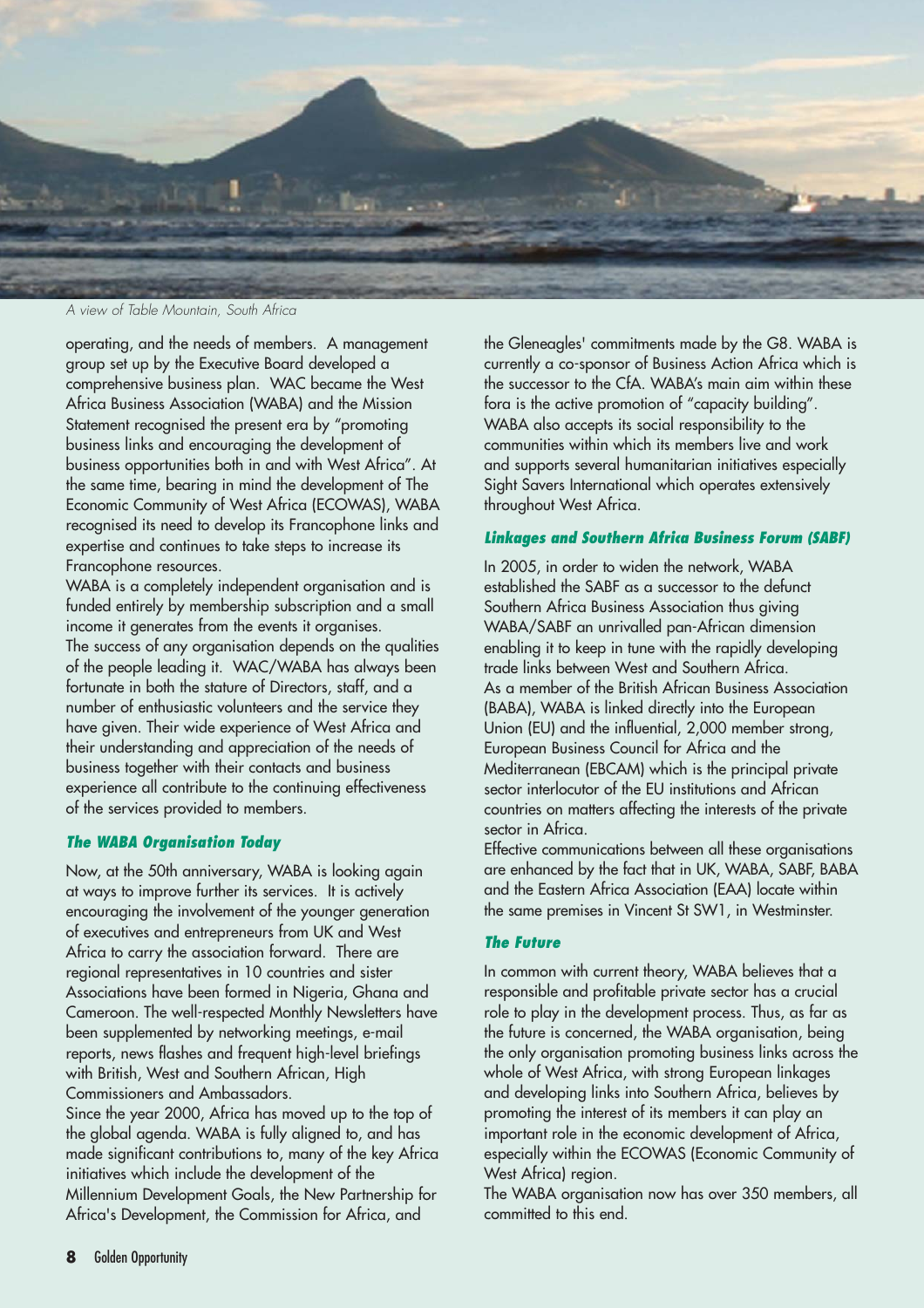### **The West Africa Business Association and The Southern Africa Business Forum**

**WABA and SABF is a group of over 350 companies and entrepreneurs having business interests in or with West or Southern Africa.**

**WABA and SABF SPAN OF INFLUENCE**

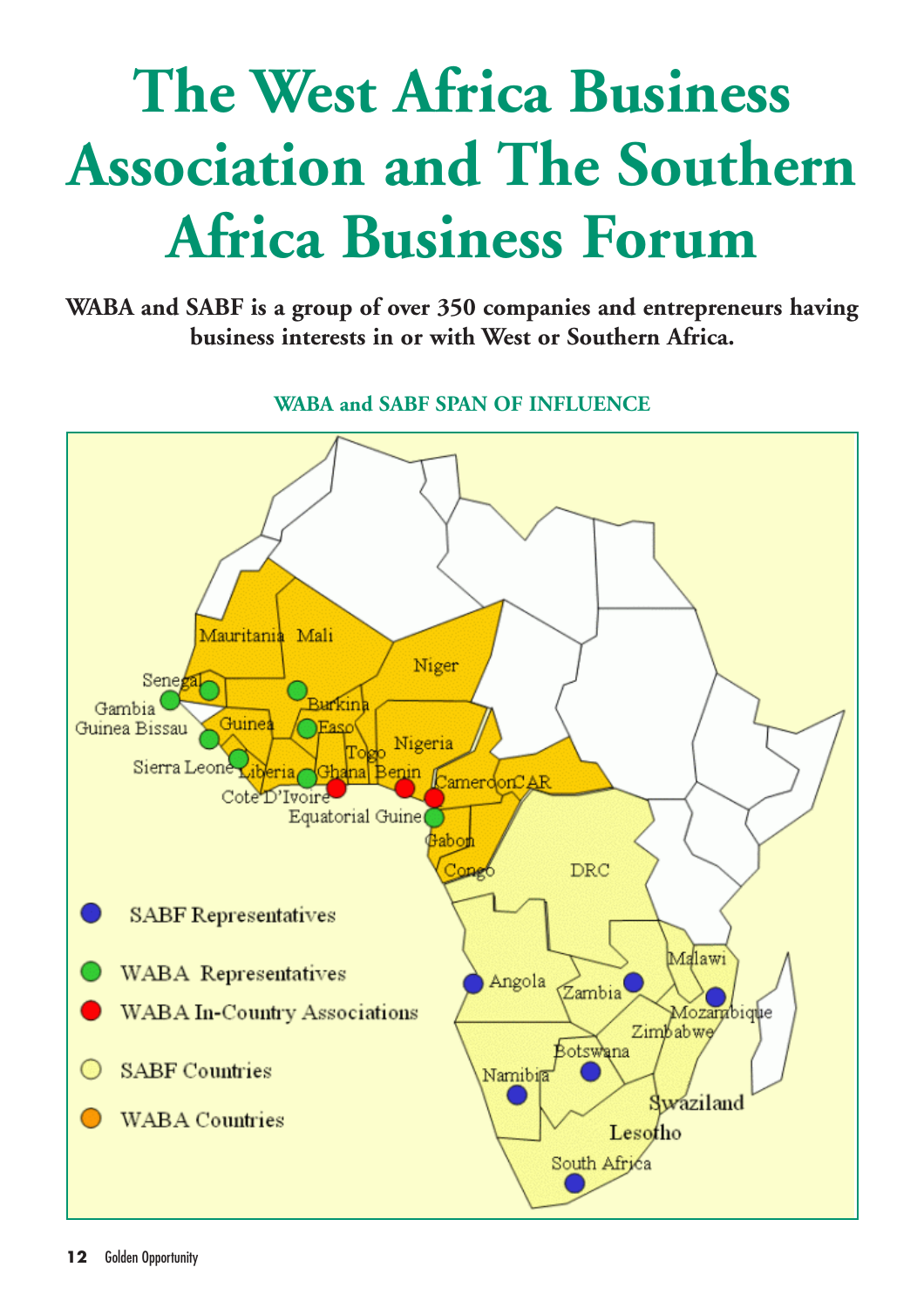## **WABA AND SABF**

*The Southern Africa Business Forum (SABF) came into existence in 2004 as the outcome of a WABA initiative to fill the gap created by the demise of the former Southern Africa Business Association (SABA) with a new organisation under its umbrella. The forum was officially launched in March 2005 by the then Treasury Secretary Mr Paul Boateng MP and Dr Greg Mills, Director of the South African Foundation at a reception at the Botswana High Commission.*



**O**perating on the same lines as WABA, SABF aims<br>to bring together business interests across Southern Africa and through the WABA link, across the continent. Their coming together is achieved through a shared administration and the opportunity for members of both organisations to meet and attend each other's meetings. The resulting contacts are already bearing fruit.

The emphasis on collaboration and shared objectives aims to help both local and overseas based enterprises. Operating as separate bodies, but in close collaboration with each other SABF/WABA provides for the benefits of experience in one country or region being applied across the continent. The need for this is

underlined by the emergence of South Africa from the apartheid era. Now with all that both Southern and West Africa stand to give and to gain from each other's strengths, experience and expertise the SABF/WABA link provides the ideal vehicle to help Africa exploit its strengths and achieve prosperity.

SABF welcomes members from all parts of Africa. Like WABA it has a full programme of meetings and briefings and representatives in the major countries of the region. It also provides a daily business related news service via the internet. Further information can be gained from our website www.sabf.co.uk. Prospective members should e-mail info@waba.co.uk or write to SABF at 2 Vincent Street, London SW1P 4LD.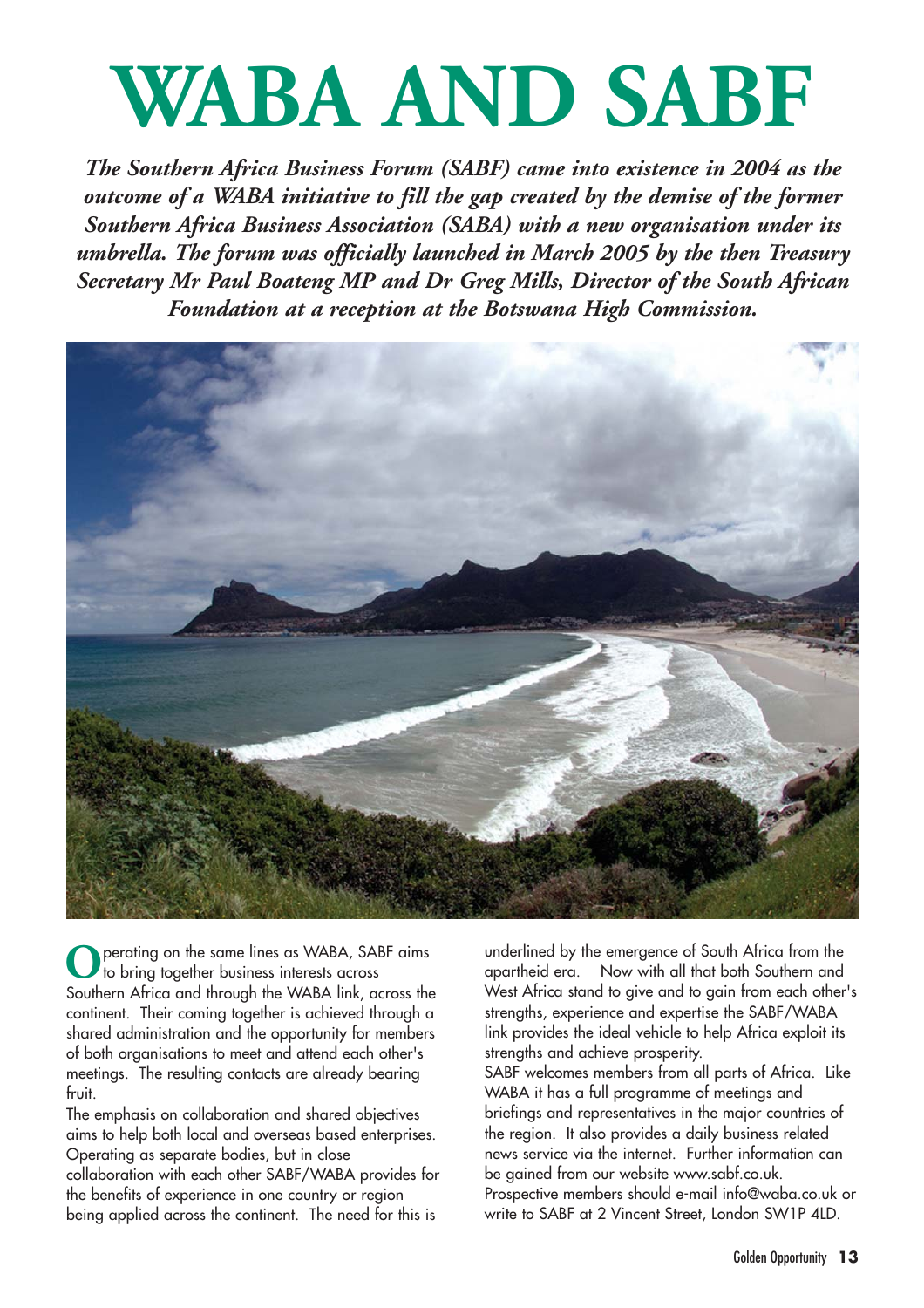# **Investment Profile in NIGERIA**



#### **PRINCIPAL LAWS ON FOREIGN INVESTMENT:**

The principal laws regulating foreign investments are: the Nigeria Investment Promotion Commission Decree No. 16 of 1995 and the Foreign Exchange (Monitoring and Miscellaneous Provisions) decree No. 17 of 1995.

#### **DE-REGULATION OF EQUITY STRUCTURE IN NIGERIAN ENTERPRISES:**

Effectively, the Nigerian Enterprises Promotion (Repeal) Decree No.7 of 1995 has abolished any restrictions, in respect of the limits of foreign shareholding, in Nigeria registered/domiciled enterprises. The only enterprises that are still exempted from free and unrestricted foreign participation are those involved in:

- Production of arms, ammunition, etc
- Production of and dealing in narcotic drugs and psychotropic substances

#### **THE NIGERIA INVESTMENT PROMOTION COMMISSION DECREE NO.16, ("NIPC DECREE"):**

This decree established the Nigerian Investment Promotion Commission ("NIPC") as the successor to Industrial Development Coordination Committee (IDCC).

#### *Functions and Powers*

The Nigeria Investment Promotion Commission (NIPC) is an Agency of the Federal Government with perpetual succession and a common seal, which is specially established, among other things, to:

- Co-ordinate, monitor, encourage and provide necessary assistance and guidance for the establishment and operation of enterprises in Nigeria.
- Initiate and support measures, which enhances the investment climate in Nigeria for both Nigerian and non-Nigerian investors.
- Promote investments in and outside Nigeria through effective means.
- Collect, collate, analyze and disseminate information about investment opportunities and sources of investment capital and advise on request, the availability, chance or suitability of partners in jointventure projects.
- Register and keep records of all enterprises to which the NIPC Decree legislation applies.
- Identify specific projects and invite interested investors for participation in those projects.
- Initiate, organize and participate in promotional activities such as exhibitions, conferences and seminars for the stimulation of investors.
- Maintain liaison between investor and Ministries, government department and agencies, institutional lenders and other authorities concerned with investments.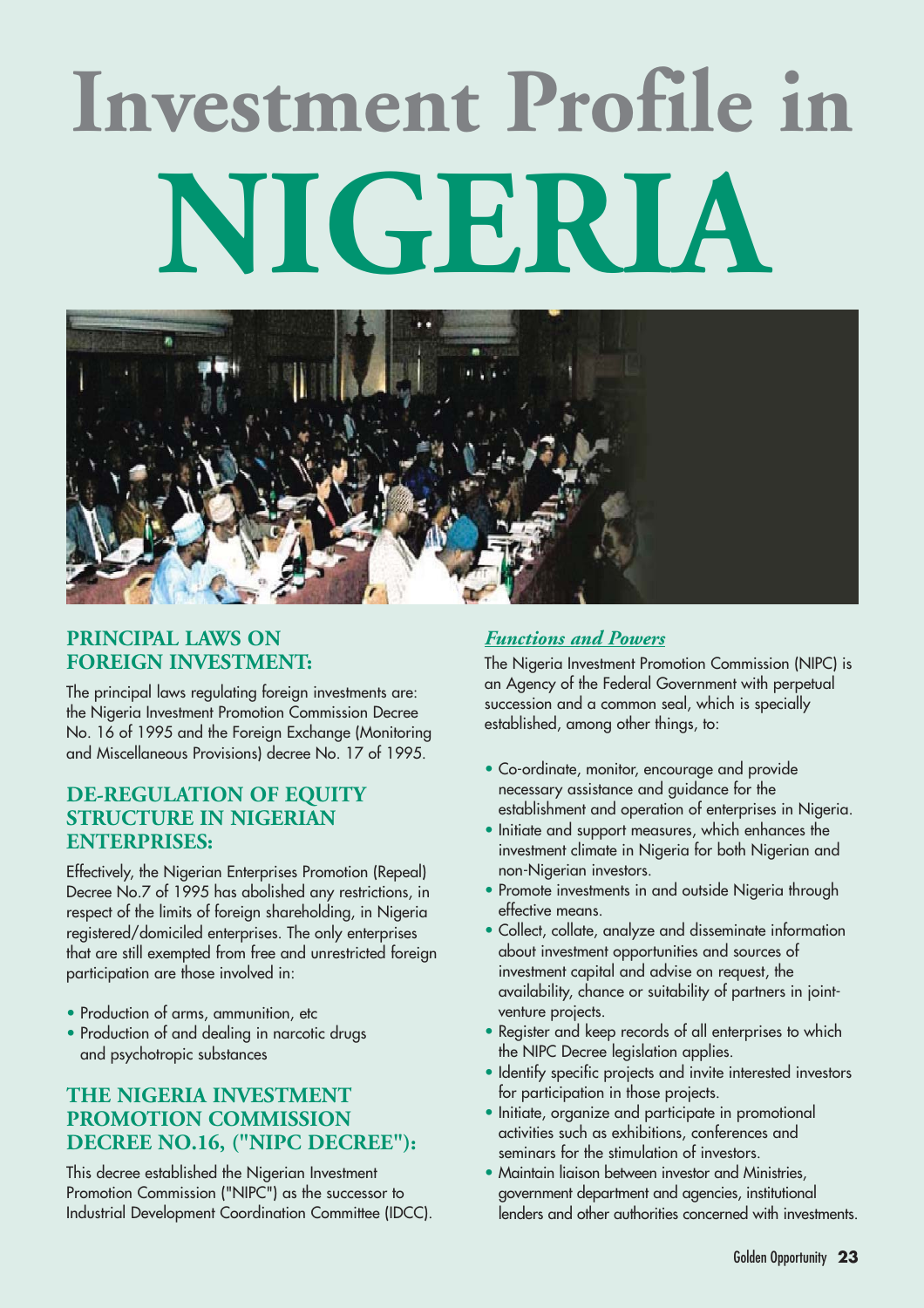- Provide and disseminate up-to-date information on incentives available to investors.
- Assist incoming and existing investors by providing support services.
- Evaluate the impart of the Commission in investment in Nigeria and recommend appropriate remedies and additional incentives.
- Advise the Federal Government on policy matters, including fiscal measures designed to promote the industrialization of Nigeria or the general development of the economy.
- Perform, such other functions as are supplementary or incidental to the attainment of the objectives of NIPC Decree.

#### *Provisions Relating to Investment*

Notable amongst the provisions relating to investments are the following:

- A non-Nigerian may invest and participate in the operation of any enterprise in Nigeria
- An enterprise in which foreign participation is permitted, shall after its incorporation or registration, be registered with the NIPC.
- Foreign enterprises may buy the shares of any Nigerian enterprises in any convertible foreign currency.

A foreign investor in an approved enterprise is guaranteed unconditional transferability of funds through an authorized dealer, in freely convertible currency, of:

- Dividends or profit (net of taxes) attributable to the investment.
- Payments in respect of loan servicing where a foreign loan has been obtained.
- The remittance of proceeds (net of all taxes) and other obligations in the events of sale or liquidation of the enterprise or any interest attributable to the investment.

#### *Priority Areas of Investment*

The NIPC issues guidelines and procedures, which specify priority areas of investment and prescribed incentives and benefits which are in conformity with government policy.

#### *Incentives for Special Investment*

For the purpose of promoting identified strategic or major investment, the NIPC may in consultation with appropriate Government agencies negotiate specific incentive packages for the promotion of investment.

#### **INVESTMENT PROTECTION ASSURANCE:**

The NIPC Decree provides that:

- 1. No enterprise shall be nationalized or expropriated by any Government of the Federation; and
- 2. No person who owns, whether wholly or in part, the capital of any enterprise shall be compelled by law to surrender his interest in capital to any other persons.

There will be no acquisition of enterprises by the Federal Government unless the acquisition is in the national interest or for a public purpose under a law which makes provision for:

- 1. Payment of fair and adequate compensation; and
- 2. A right of access to the courts for the determination of the investor's interest of right and the amount of compensation to which he is entitled.

Compensation shall be paid without undue delay, and authorization given for its repatriation in convertible currency where applicable.

Apart from the investment guarantee assurance of the NIPC Decree, countries are welcome to execute and enter into bilateral Investment Promotion and Protection Agreements ("IPP") with the Nigerian government.

#### **PRIVATISATION POLICY:**

The Federal and State governments have endeavored to play an active catalytic role in the economy by initiating and acting as sizeable stakeholders in a number of core industries. The 1997 Budget announced that all laws that inhibit competition in certain sectors of the Nigerian economy would be repealed. Accordingly, with effect from 1998, private sector investors are now free to join or compete with government-owned public utility corporations.

The Public Enterprises Promotion and Commercialization Act, is being prepared to authorize the partial privatization of government enterprises in the following sectors:

- Telecommunications.
- Electricity (Generation and Distribution).
- Petroleum Refining.
- Coal Bitumen Production (Mining, Processing and Export).
- Tourism generation (Tour and Travel, Hospitality, etc).

Within the context of the liberal policy, both foreigners and nationals are eligible to participate and invest in the privatization of the public enterprises.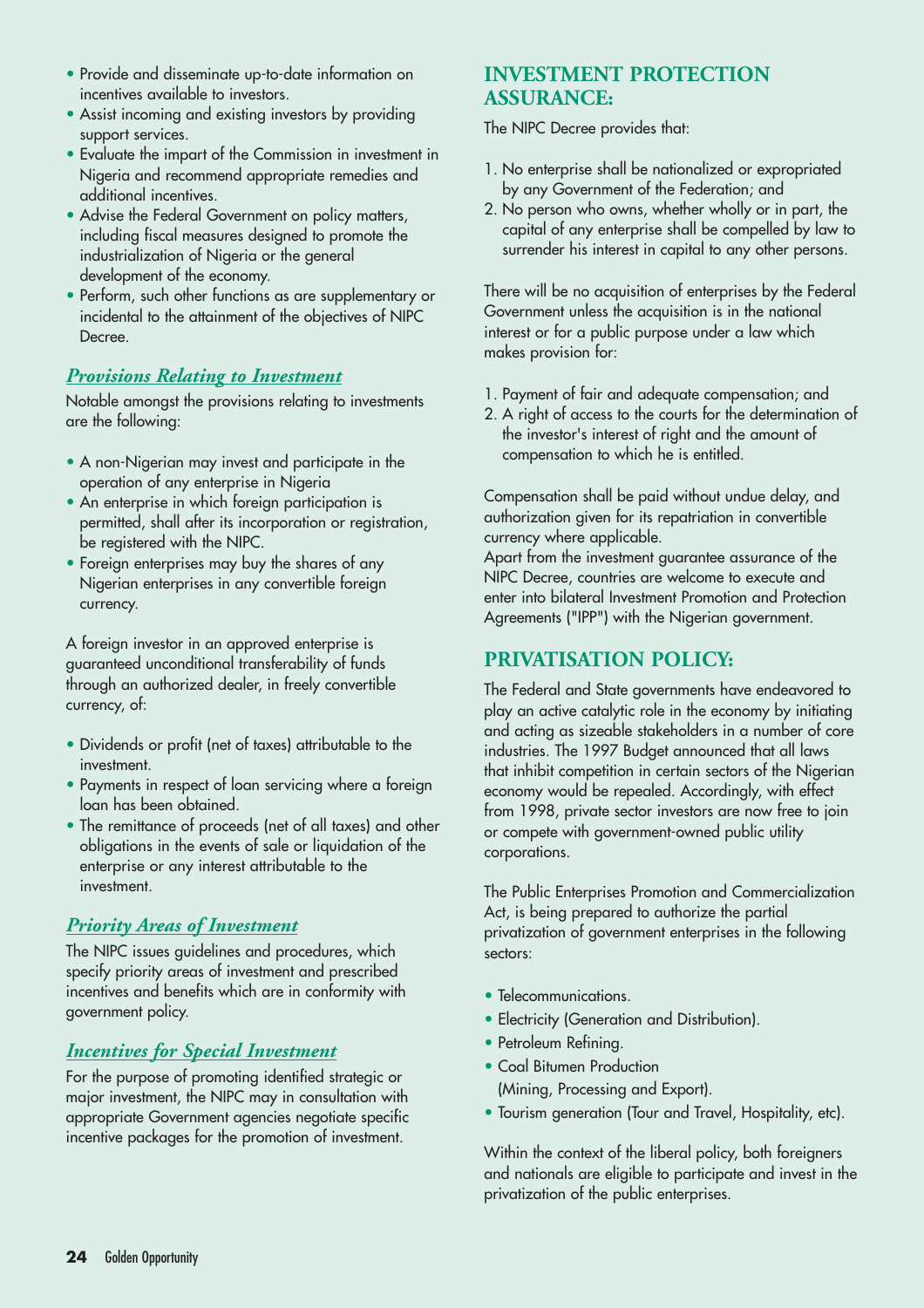# **Profile of GHANA**

#### **LOCATION**

Ghana is located on the west coast of Africa, about 750 km north of the equator between the latitudes of 4 and 11.5° north and longitude 3.11° West and 1.11° East. It is bounded on the north by Burkina Faso, on the west by La Côte d'lvoire, on the east by Togo and on the south by the Gulf of Guinea (Atlantic Ocean). Tema, the industrial city, which is adjacent to Accra, the capital city of Ghana, is on the Greenwich Meridian (zero line of longitude), making Ghana the closest landmark to the centre of the world, or 0°.

#### **LAND**

Ghana has a total land area of 238,537 km2 (92,100 sq. miles) stretching 672 km north to south and 357 km east to west. Its physical size makes it about the same size as Great Britain. Out of a total land area of 23 million hectares, 13 million hectares (57%) is suitable for agricultural production, and 5.3 million hectares (39%) of this is under cultivation.

#### **CLIMATE**

Ghana has a tropical climate. The temperature is generally between 21-32°C (70-90°F). There are two rainy seasons, from March to July and from September to October, separated by a short cool dry season in August and a relatively long dry season in the south from mid-October to March. The north, also with tropical climate, is dry and falls partly within the Sahelian zone. Annual rainfall in the south averages 2,030 mm, but varies greatly throughout the country, with the heaviest rainfall in the south-western part.

#### **TOPOGRAPHY**

Ghana is not a mountainous country, but has some highlands and some steep escarpments in the middle portions and isolated places in the northern parts. The land is relatively flat and the altitude is generally below 500m, with more than half of the country below 200m. The Volta River basin dominates the country's river system and includes the 8,480km2 Lake Volta (the largest artificial lake in the world), formed behind the



Akosombo hydroelectric dam. The coastal area consists of plains and numerous lagoons near the estuaries of rivers.

#### **VEGETATION**

In terms of vegetation, the north is predominantly savannah and the middle section (extending to the south-western part) is typical rainforest, while the coastal section has thicket interspersed with savannah.

#### **HISTORICAL BACKGROUND**

The name Ghana originates from an African empire, which was located around River Niger between 400 and 1240AD.The period between the 15th and 19th Centuries witnessed a power struggle for the country amongst European nations for fortunes in gold and ivory, following the advent of the Portuguese who discovered gold in 1471 and built Elmina Castle in 1482. The other Europeans were the Dutch, Swedes, Danes, Prussians and the British. The battle for control and supremacy over the land culminated in the building of many forts and castles, which were used not only as trading posts but also as dungeons for the infamous slave trade. It is significant to note that out of the about forty-three forts and castles in West Africa, thirty-three are in Ghana alone. Out of these twenty five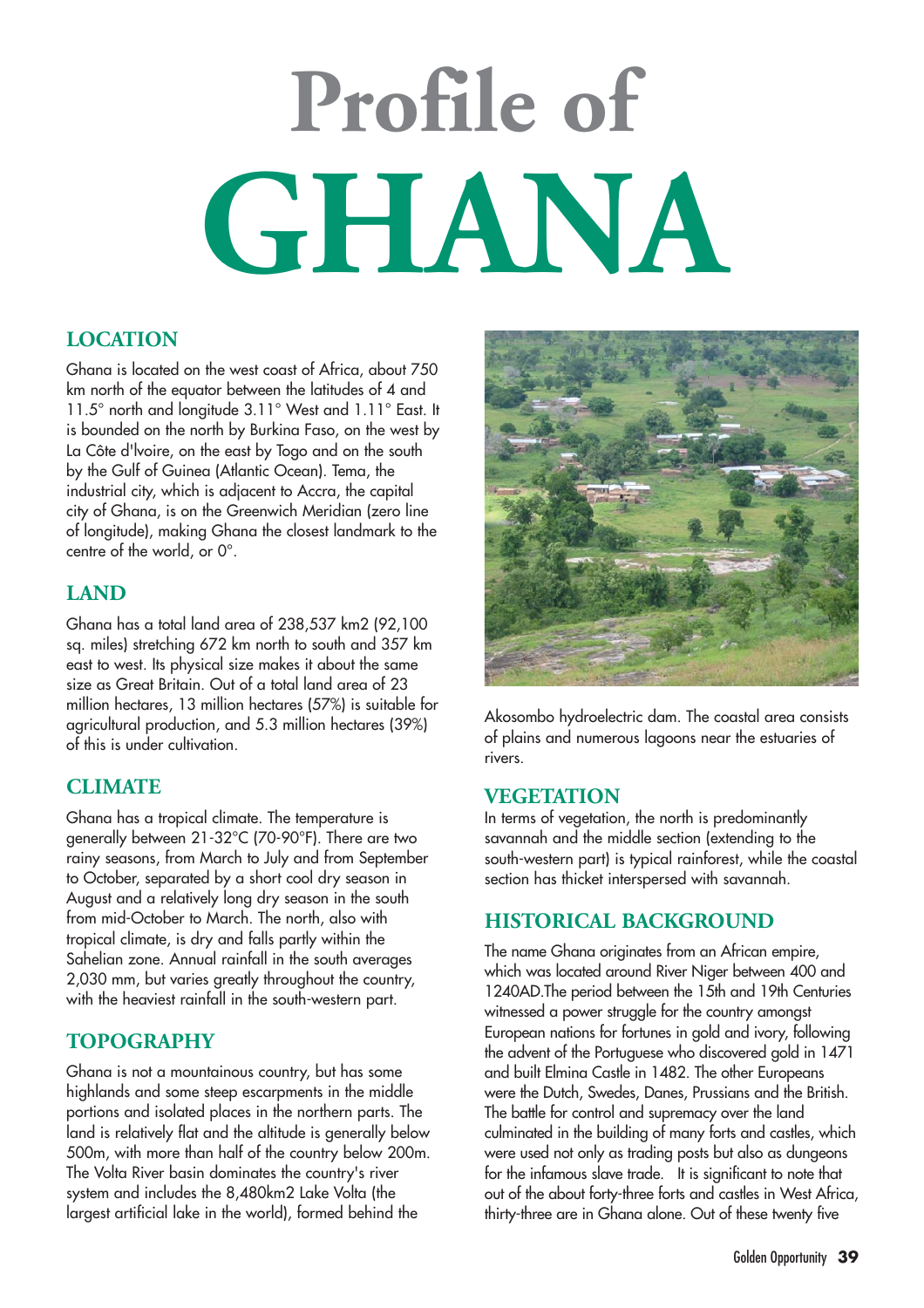

are in good condition, including Elmina and Cape Coast Castles and Fort St. Jago, all three of which are recognised by UNESCO as World Heritage Monuments. Ghana, formerly called the Gold Coast, became independent from British colonial rule on March 6, 1957. It was the first black African colony to achieve independence.

Ghana has been aptly described as " a bird watcher's paradise, an eco-tourism haven, a cultural delight a heritage lover's passion and an adventurer's dream" (Mr. Jake Obetsebi Lamptey, March 2004). The country holds many attractions, notably:

#### **RESOURCES**

- Rich mineral resources such as gold, diamonds, manganese, limestone, bauxite, iron ore as well as various clays and granite deposits. In 1999, Ghana produced 2,620,096 million ounces of gold and 684,033.4 carats of diamonds. (Ghana is the second largest producer of gold in Africa).
- Extensive forests, which are arguably the best managed in West Africa (with 252 permanent forest reserves in the rain forest zone alone. In total about 11% of Ghana is defined as forest.). Ghana is the second largest producer of cocoa in the world. It is also the third largest producer of timber and the second largest exporter of wood and wood products in Africa:
- Rich marine fishing resources (tuna and game fishing);
- Beautiful landscape, inviting sunshine, pristine beaches, exotic wildlife and exciting national parks and game reserves;
- Rich culture and tradition and a world acclaimed warmth and hospitality of its people.

#### **THE PEOPLE**

There are 56 Ghanaian dialects, of which Akan, Dangbe, Ewe, Kasem, Gonja, Dagare, Gas, Dagbani and Nzema are the major languages. The official language of the country is English, but

French and Hausa are two major foreign languages spoken in the country.

#### **RELIGION**

Ghana's constitution guarantees freedom of religion. The 2002 Population Census indicates that Christianity, Islam and Traditional Religion are the major faiths practiced in Ghana with the following representation: Christianity (68.8%), Islam (15.9%) and traditional religion (8.5%). A significant proportion (6.1%) has no religious affiliation.

#### **LEISURE**

The country boasts very good golf courses, safe and unspoilt beaches with world class hotels and restaurants. Most cities have many active 'Keep Fit Clubs', which have members from different countries. There are also facilities for game fishing (marlin).

#### **GOVERNMENT**

**Constitution:** Ghana practises a multiparty, parliamentary democracy based on a constitution. This Fourth Republican Constitution, which came into force in 1992, provides for a unitary state governed by a President (and Cabinet) and a Unicameral National Assembly. It entrenches the separation of powers and offers appropriate checks and balances. The presidency has a four-year term and an incumbent can serve for a maximum of two terms. Parliament comprises a 200-seat National Assembly, which has a 4-year term. The Supreme Court is at the apex of Ghana's judiciary headed by the Chief Justice. The legal system is based on the English Common Law, where the courts are bound to develop the notions of fairness to the individual. The constitution also makes provision for continued recognition of traditional chiefs and customary law.

**Local Government:** A decentralised central government administration has been fostered at local government level where there are 10 Regional Coordinating Councils, 110 Metropolitan, Municipal and District Assemblies which serve to involve grassroots participation in the formulation and implementation of government policies and the general development of their areas of jurisdiction.

#### **MEDIA**

Ghana has a pluralistic and highly independent media. There are over 50 newspapers, most of which appear daily, except Sundays and some holidays. Two of the press houses that publish these newspapers are stateowned enterprises. There are twenty-three approved television stations, among which is the Ghana Broadcasting Corporation (GBC), the state-owned station with a national coverage. Some 125 frequency modulation (FM) stations and a number of cable television companies.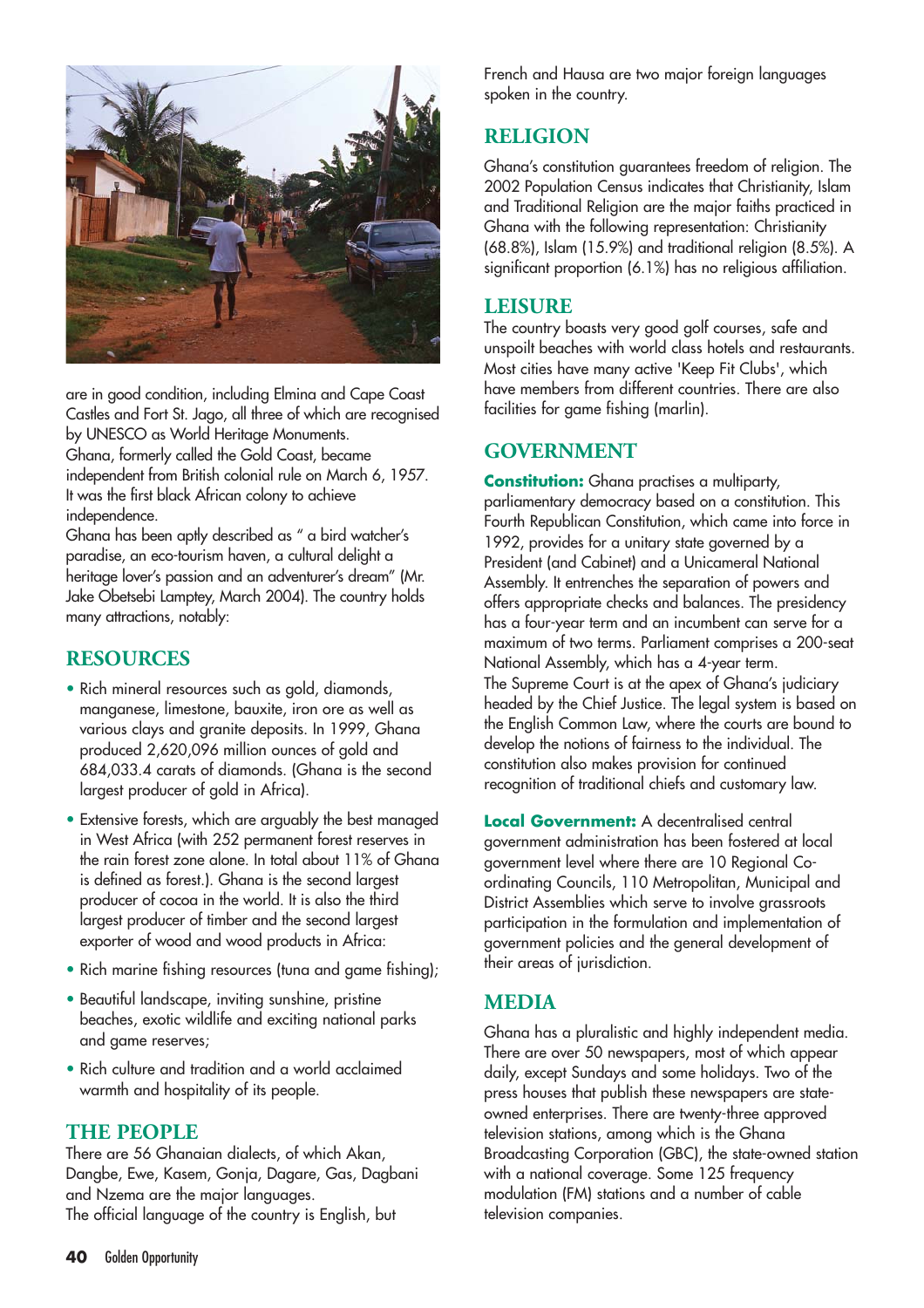#### **POPULATION**

Ghana's population is estimated at about 18.9 million and grows at 2.7% annually. Most of the population is concentrated in the southern part of the country with the highest density occurring in urban and cocoa producing areas. The population data by Region, Sex and Capital (administrative towns) are as follows:

| <b>REGION</b>        | <b>POPULATION</b> | <b>MALE</b> | <b>FEMALE</b> | <b>CAPITAL</b>    |
|----------------------|-------------------|-------------|---------------|-------------------|
| Western              | 1,924,577         | 978,176     | 946,401       | Takoradi          |
| Central              | 1,593,823         | 760,221     | 833,602       | <b>Cape Coast</b> |
| <b>Greater Accra</b> | 2,905,726         | 1,436,135   | 1,469,591     | Accra             |
| Volta                | 1,635,421         | 790,886     | 844,535       | Ho                |
| Eastern              | 2,106,696         | 1,036,371   | 1,070,325     | Koforidua         |
| Ashanti              | 3,612,950         | 1,818,216   | 1,794,734     | Kumasi            |
| <b>Brong Ahafo</b>   | 1,815,408         | 911,263     | 904,145       | Sunyani           |
| Northern             | 1,820,806         | 907,177     | 913,629       | Tamale            |
| <b>Upper East</b>    | 920,089           | 442,492     | 477,597       | Bolgatanga        |
| <b>Upper West</b>    | 576,583           | 276,445     | 300,387       | Wa                |
| <b>TOTAL</b>         | 18,912,079        | 9,357,382   | 9,554,697     |                   |
|                      |                   |             |               |                   |

Source: Ghana Statistical Service, 2000 Census (Final Results)

*For more information contact:* THE CHIEF EXECUTIVE - GHANA INVESTMENT PROMOTION CENTRE P.O. Box -193, Accra, Ghana. Tel: (+33)-(21)-66 5125 - 9. Fax: (+233)-(21)-66 3801. E-mail: info@gipc.org.gh Website: www.gipc.org.gh